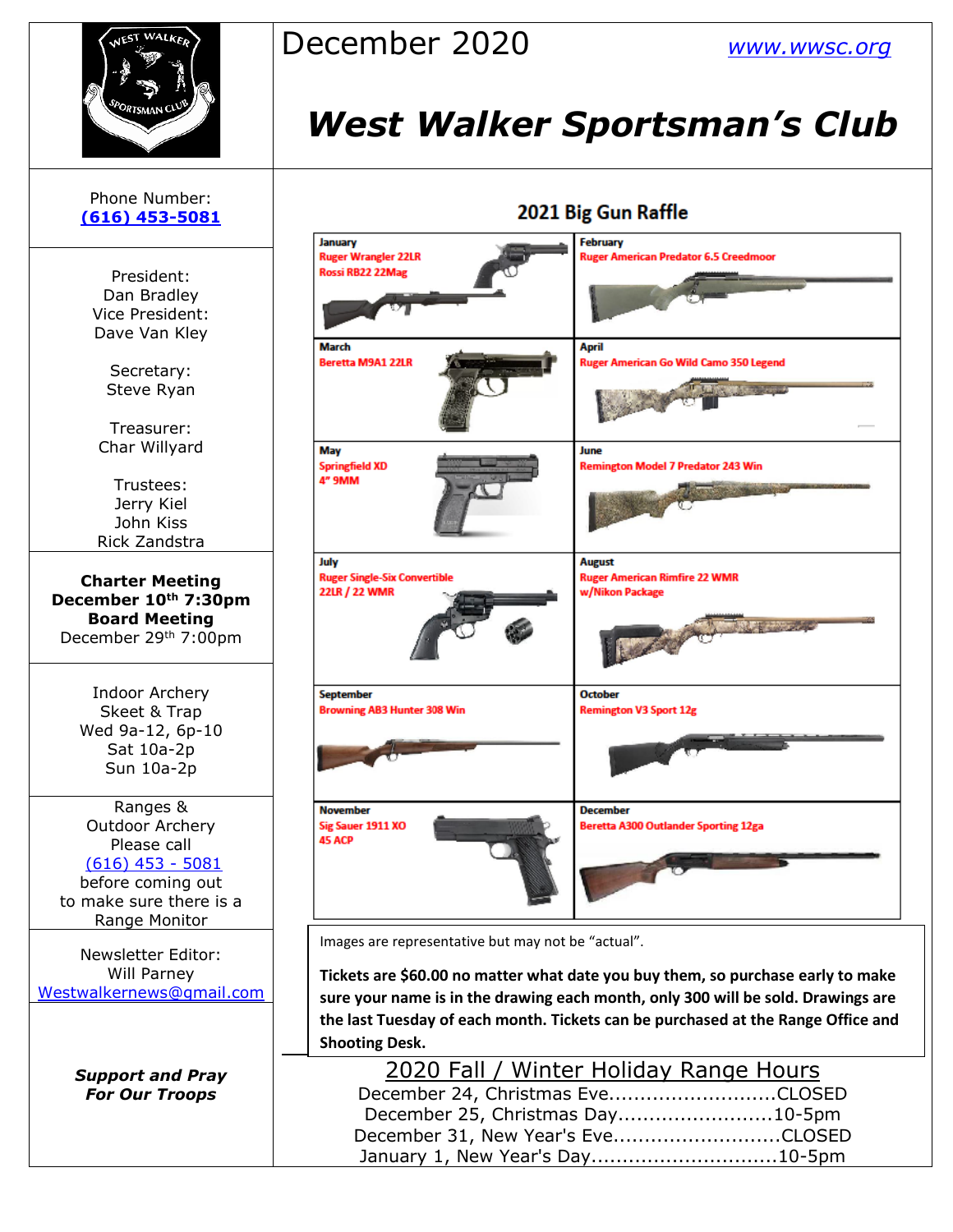## **For Sale**

(4) 50 rd boxes of 38 special. 2 are PPU brass case FMJ and 2 are Tula steel case flat nose \$120 for all 4 boxes

(1) 1600 round case of Federal 22lr 36 gr. cooper jacket HP \$100

1928 Tula Hex Mosin Nagant 91/30 Excellent Condition Matching \$350.00 OBO

1932 Tula Hex Mosin Nagant 91/30 Excellent Condition All Matching \$350.00 OBO

M&P Smith and Wesson 9C compact pistol in 9mm Like new condition Comes with case, backstraps, 5 mags, manual, lock \$400.00

Contact: Chet 616 540 7072 OR [firelamp55@yahoo.com](mailto:firelamp55@yahoo.com)



# **Winter 2021 Youth Archery**

Given the current COVID-19 surge in Michigan we are pushing back the start of the Youth Archery program to tentatively begin Saturday February 6th for our 8 week winter program. The other instructors and I are monitoring both public health recommendations and WWSC policies to determine if and/or when the Winter 2021 program can be scheduled. I will update the newsletter monthly to keep everyone informed.

Jerry Schondelmayer USA Archery Level 3 NTS Coach 616-836-0025 jerry\_schondelmayer@yahoo.com

## **News from the shotgun Desk**

**Trappers Needed** We have two part time openings for trappers. Duties include (but are not limited to) opening/closing the trap/skeet/5-stand fields, scoring and keeping the machines full. You must be 16 years of age or older to apply for the job. Seniors are welcome as well. The hours would be varied but limited to Saturday & Sunday from 9:30am to 2:30pm and Wednesday nights from 6:00pm to 10:00pm. This job pays minimum wage plus tips. If you are interested, please contact Terry Westedt at 616 842-3036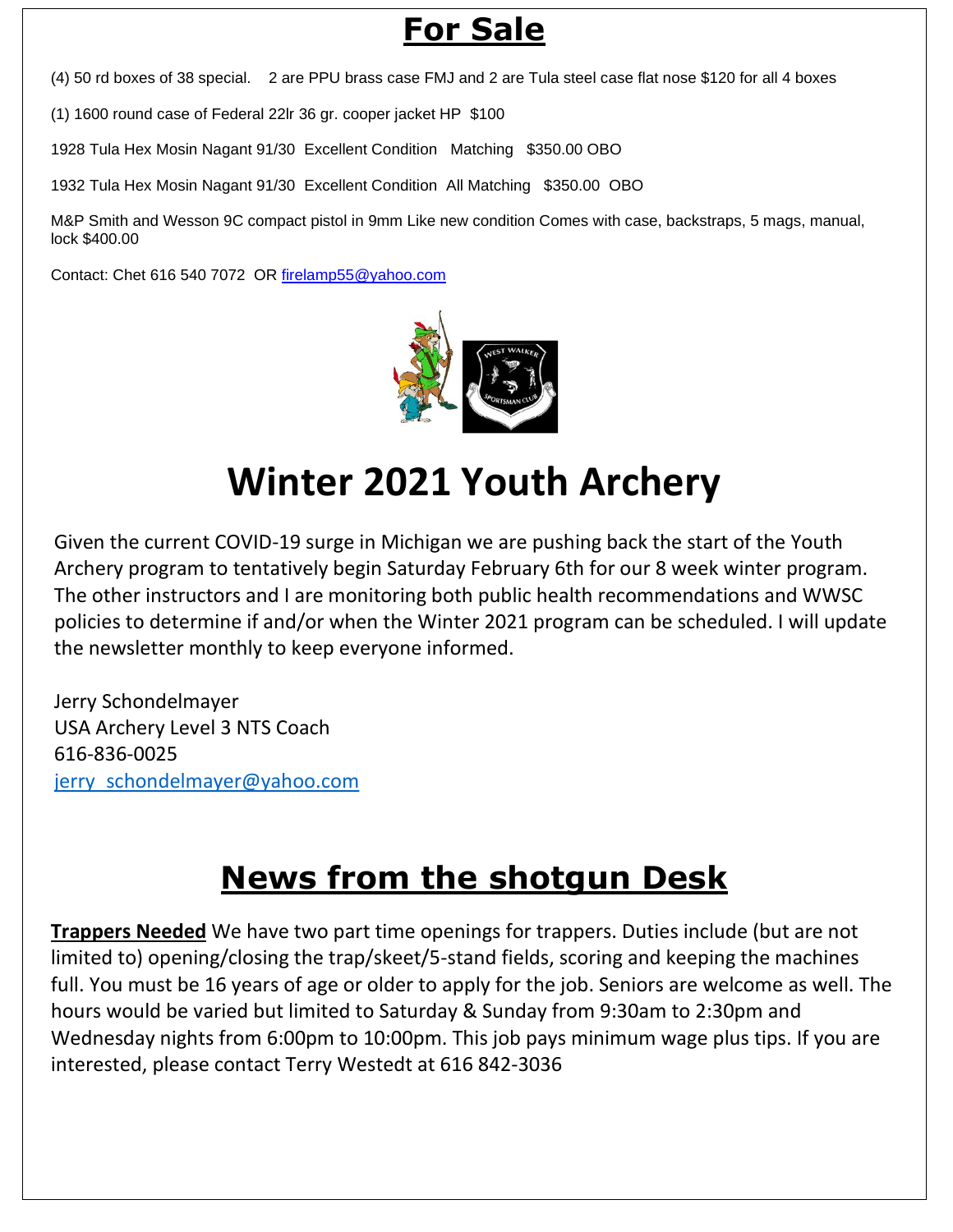#### The 2021 Winter League; Starts December 12, 2020

4 Rounds shot by Sunday - January 24,2021

12 Weeks - Ends March 21, 2021

Events -5-man Team - Skeet 5-man Team - Trap 2-man Team - Skeet, 20 ga. 2-man Team - Skeet Doubles, 50 targets, 6 times 2-man Team - Trap Doubles, 50 targets, 6 times

Get your Teams together. There will be sign-up sheets at the club. If you do not have a Team, sign the sheet and we will make a Team.

League Fees - 1st Event, \$36.00 2nd & over \$21.00

**Shooting** - Regular Line Fees

You must be current each week after January 24, otherwise there will be a 3-bird penalty. You can shoot as far ahead as you want, but NOT behind.



**YOUR PICK: ANY CALIBER** 7 METER OPEN SITES ONLY / 13 METER ADD ON'S ALLOWED **TOTAL OF 200 ROUNDS** FOUR WEEKS 50 ROUNDS FACH YOU WILL SHOOT TEN ROUNDS AT FIVE TARGETS EACH WEEK **WHEN** SATURDAY'S 1:00 pm to 3:00 PM (six dates) January 23rd & 30th February 6th, 13th, 20th, & 27th **WHERE: INDOOR PISTOL RANGE COST: \$10 PER PERSON** 

PRIZE INFO: Cash prizes will be awarded to 1st, 2nd & 3rd place for handi cap based on 85% and for actual for each distance. No repeats so 12 people will win, Amount will be determined by number of participants

#### **REGISTRATION INFORMATION**

I will have registration forms for you to fill out when you come and pay your fee. To help me know how many targets to print up I would appreciate an email to indicate your intent to join.

g\_vonderheide@yahoo.com







The Monday Night Archery League starts January 6, 2020 at 6:00pm and ends March 9. That is 10 rounds. The price is \$70.00 for members, Charter Members and kids shoot for half price. You must be a member to shoot in this league.

Sign up at the shooting desk or range office. Call Chris Ferrari at (616)299-4712 if you have any questions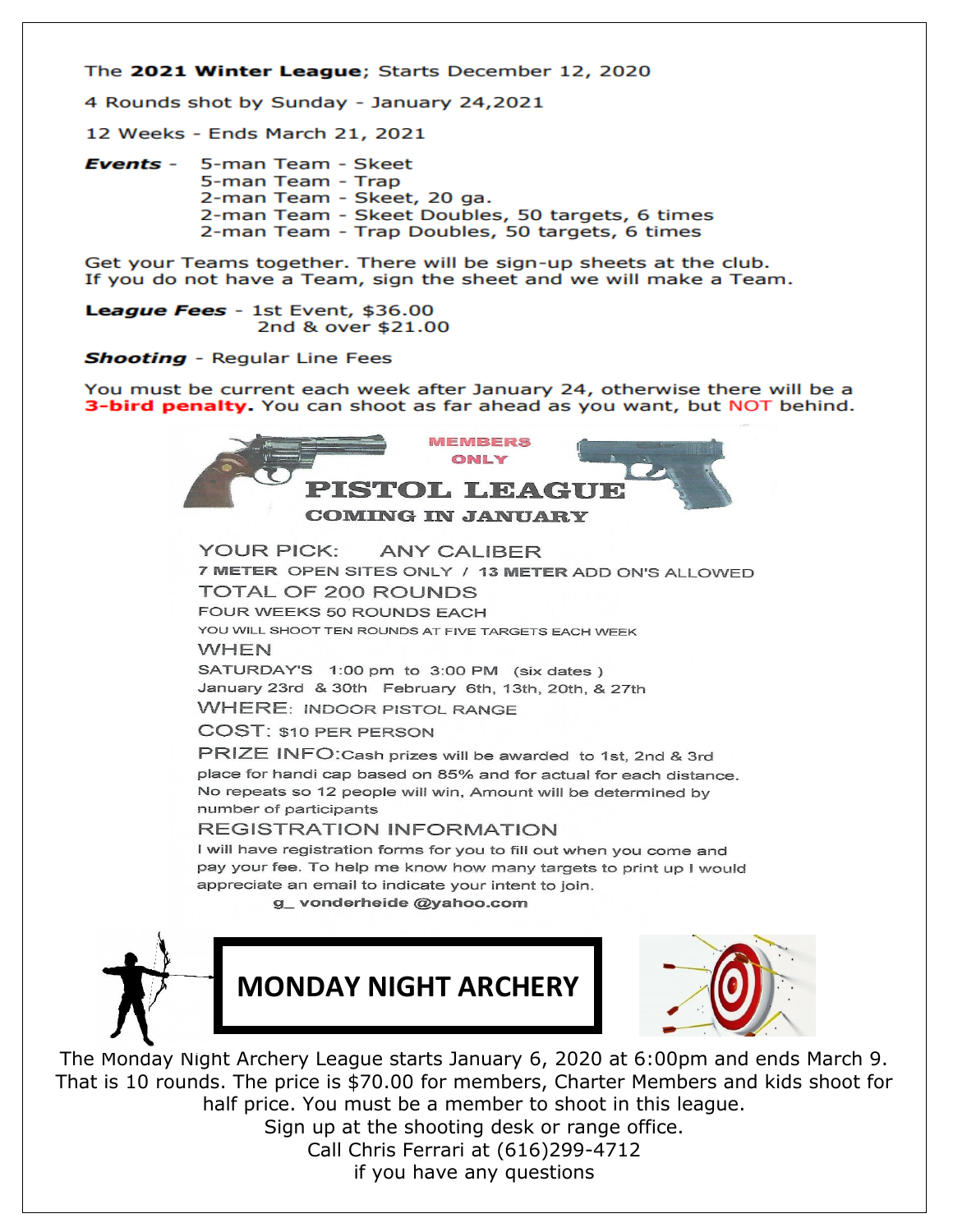### **NEED Volunteers to be trained as Range Monitors**

WWSC is seeking members to serve flexible shifts, typically 4 to 5 % hrs Please contact Jeff Reynolds (616)710 1280 Email; [wwsc.range.monitor@gmail.com](mailto:wwsc.range.monitor@gmail.com) if you are interested

#### **Range Monitors receive:**

1% discount toward membership renewal for each hour served  ${60 \text{ hrs}$  served; approximately one shift / month = 60% discount} Personal use of indoor pistol range for serving two or more shifts per month **Call 616-453-5081 to CONFIRM the ranges are open**



**Sep Glock G34 Gen5 MOS 9mm S. Mike Behrens #26 Oct CZ 527 Varmint MTR .223 Rem Russell Axdorff EXEC 1256 Nov** Springfield 1911 Range Officer 9mm Mark Roedema #294

**Dec Remington 1100 Sporting 12ga OR 20gaKu**